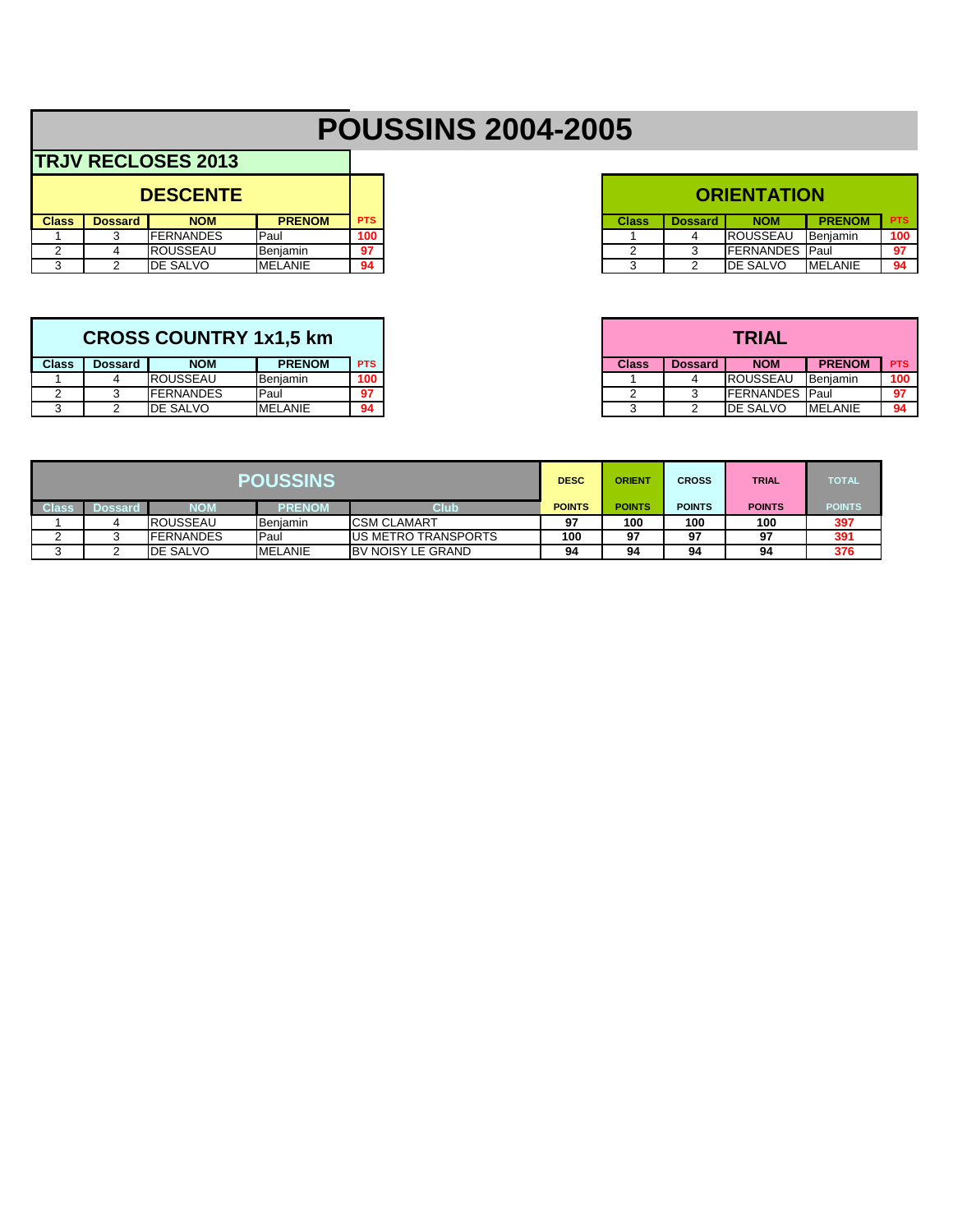## **PUPILLES 2002-2003**

|              |                | <b>DESCENTE</b>  |                 |            |
|--------------|----------------|------------------|-----------------|------------|
| <b>Class</b> | <b>Dossard</b> | <b>NOM</b>       | <b>PRENOM</b>   | <b>PTS</b> |
|              | 56             | <b>FERNANDES</b> | <b>JULES</b>    | 100        |
| ◠            | 57             | <b>IBUZON</b>    | <b>ENZO</b>     | 97         |
|              | -61            | <b>REDON</b>     | <b>TITOUAN</b>  | 94         |
|              | 60             | <b>PESTEIL</b>   | <b>IMaxence</b> | 91         |
|              | 59             | <b>SAVINA</b>    | <b>UGO</b>      | 88         |
| 6            | 53             | <b>COLIN</b>     | <b>MAXIME</b>   | 86         |
|              | 51             | <b>IFAFIN</b>    | <b>NICOLAS</b>  | 84         |
| 8            | 55             | <b>RIOBE</b>     | Alice           | 82         |
| 9            | 52             | <b>ZAGO</b>      | <b>MATEO</b>    | 80         |

| <b>CROSS COUNTRY 2x 1,5km</b> |                |                  |                 |            |
|-------------------------------|----------------|------------------|-----------------|------------|
| <b>Class</b>                  | <b>Dossard</b> | <b>NOM</b>       | <b>PRENOM</b>   | <b>PTS</b> |
|                               | 56             | <b>FERNANDES</b> | <b>JULES</b>    | 100        |
| ົ                             | 61             | <b>REDON</b>     | TITOUAN         | 97         |
| ົ                             | 59             | <b>SAVINA</b>    | UGO             | 94         |
|                               | 53             | <b>COLIN</b>     | <b>MAXIME</b>   | 91         |
|                               | 57             | <b>IBUZON</b>    | <b>ENZO</b>     | 88         |
| 6                             | 60             | <b>PESTEIL</b>   | <b>IMaxence</b> | 86         |
|                               | 51             | <b>FAFIN</b>     | <b>NICOLAS</b>  | 84         |
| 8                             | 55             | <b>RIOBE</b>     | Alice           | 82         |
|                               | 52             | <b>ZAGO</b>      | <b>MATEO</b>    | 80         |

| <b>DESCENTE</b> |                |                  |                 |            |
|-----------------|----------------|------------------|-----------------|------------|
| ass             | <b>Dossard</b> | <b>NOM</b>       | <b>PRENOM</b>   | <b>PTS</b> |
|                 | 56             | <b>FERNANDES</b> | <b>JULES</b>    | 100        |
|                 | 57             | <b>BUZON</b>     | <b>ENZO</b>     | 97         |
|                 | -61            | <b>IREDON</b>    | <b>TITOUAN</b>  | 94         |
|                 | 60             | <b>IPESTEIL</b>  | <b>IMaxence</b> | 91         |
|                 | 59             | <b>SAVINA</b>    | <b>IUGO</b>     | 88         |
|                 | 53             | <b>COLIN</b>     | <b>MAXIME</b>   | 86         |
|                 | -51            | <b>FAFIN</b>     | <b>NICOLAS</b>  | 84         |
|                 | 55             | <b>RIOBE</b>     | Alice           | 82         |
|                 | 52             | ZAGO             | <b>MATEO</b>    | 80         |

| <b>CROSS COUNTRY 2x 1,5km</b> |                |                  |                |            |  |
|-------------------------------|----------------|------------------|----------------|------------|--|
| ass                           | <b>Dossard</b> | <b>NOM</b>       | <b>PRENOM</b>  | <b>PTS</b> |  |
|                               | 56             | <b>FERNANDES</b> | <b>JULES</b>   | 100        |  |
|                               | 61             | <b>IREDON</b>    | <b>TITOUAN</b> | 97         |  |
|                               | 59             | <b>SAVINA</b>    | <b>UGO</b>     | 94         |  |
|                               | 53             | <b>COLIN</b>     | <b>MAXIME</b>  | 91         |  |
|                               | 57             | <b>BUZON</b>     | <b>ENZO</b>    | 88         |  |
|                               | 60             | <b>IPESTEIL</b>  | Maxence        | 86         |  |
|                               | 51             | FAFIN            | <b>NICOLAS</b> | 84         |  |
|                               | 55             | <b>RIOBE</b>     | Alice          | 82         |  |
|                               | 52             | <b>ZAGO</b>      | <b>MATEO</b>   | 80         |  |

|       |         |                  | <b>PUPILLES</b> | <b>DESC</b>               | <b>ORIENT</b> | <b>CROSS</b>  | <b>TRIAL</b>  | <b>TOTAL</b>  |               |
|-------|---------|------------------|-----------------|---------------------------|---------------|---------------|---------------|---------------|---------------|
| Class | Dossard | NOM              | <b>PRENOM</b>   | <b>Club</b>               | <b>POINTS</b> | <b>POINTS</b> | <b>POINTS</b> | <b>POINTS</b> | <b>POINTS</b> |
|       | 56      | <b>FERNANDES</b> | <b>JULES</b>    | US METRO TRANSPORTS       | 100           | 100           | 100           | 100           | 400           |
|       | 61      | <b>REDON</b>     | <b>TITOUAN</b>  | <b>BC NOISY LE GRAND</b>  | 94            | 84            | 97            | 97            | 372           |
|       | 57      | <b>BUZON</b>     | <b>ENZO</b>     | <b>IBC NOISY LE GRAND</b> | 97            | 94            | 88            | 91            | 370           |
|       | 59      | <b>SAVINA</b>    | <b>UGO</b>      | <b>BC NOISY LE GRAND</b>  | 88            | 86            | 94            | 86            | 354           |
| 5.    | 60      | <b>PESTEIL</b>   | <b>IMaxence</b> | <b>CSM CLAMART</b>        | 91            | 88            | 86            | 88            | 353           |
| 6     | 53      | <b>COLIN</b>     | <b>MAXIME</b>   | <b>THOMERY VTT</b>        | 86            | 91            | 91            | 84            | 352           |
|       | 55      | <b>RIOBE</b>     | Alice           | <b>CSM CLAMART</b>        | 82            | 80            | 82            | 94            | 338           |
| 8     | 52      | <b>ZAGO</b>      | <b>MATEO</b>    | <b>OC GARENNOIS</b>       | 80            | 97            | 80            | 80            | 337           |
| 9     | 51      | <b>FAFIN</b>     | <b>NICOLAS</b>  | <b>THOMERY VTT</b>        | 84            | 82            | 84            | 82            | 332           |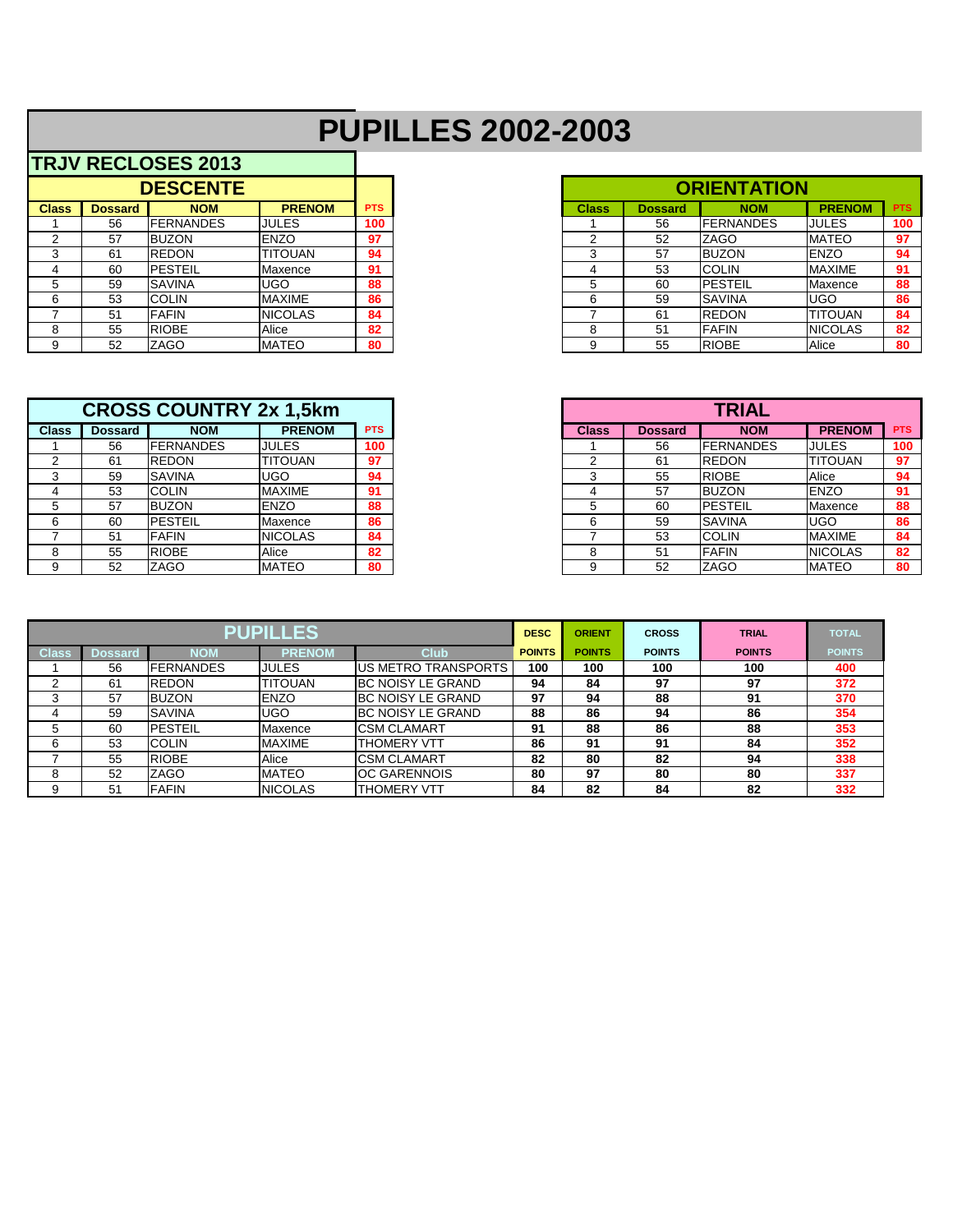## **BENJAMINS 2001-2000**

|                   | <b>DESCENTE</b> |                   |                 |            |  |
|-------------------|-----------------|-------------------|-----------------|------------|--|
| <b>Class</b>      | <b>Dossard</b>  | <b>NOM</b>        | <b>PRENOM</b>   | <b>PTS</b> |  |
|                   | 110             | <b>IPIERRAT</b>   | Calixte         | 100        |  |
| 2                 | 107             | FERNANDEZ         | <b>OSCAR</b>    | 97         |  |
| 3                 | 115             | <b>IPENHOET</b>   | Paul            | 94         |  |
| 4                 | 101             | <b>CASTILLE</b>   | <b>NOE</b>      | 91         |  |
| 5                 | 108             | <b>DELAUNAY</b>   | <b>HUGO</b>     | 88         |  |
| 6                 | 103             | <b>GONZALES</b>   | <b>CLEMENT</b>  | 86         |  |
|                   | 105             | <b>FONT</b>       | <b>JUSTINE</b>  | 84         |  |
| 8                 | 114             | <b>CHATAIGNER</b> | <b>HANNIBAL</b> | 82         |  |
| 9                 | 109             | <b>IDE SALVO</b>  | <b>LUCAS</b>    | 80         |  |
| 10                | 106             | <b>VILLARET</b>   | <b>LYLIAN</b>   | 78         |  |
| 11                | 113             | <b>LOIR</b>       | Audrey          | 76         |  |
| $12 \overline{ }$ | 102             | <b>BLARAZIN</b>   | <b>THOMAS</b>   | 74         |  |
| 13                | 104             | <b>I</b> BECU     | <b>AMELIE</b>   | 72         |  |
| 14                | 111             | II IORZOLI        | HI IGO.         | 70         |  |

|                | <b>CROSS COUNTRY 4x 1,5 km</b> |                   |                 |            |  |  |  |  |  |  |  |
|----------------|--------------------------------|-------------------|-----------------|------------|--|--|--|--|--|--|--|
| <b>Class</b>   | <b>Dossard</b>                 | <b>NOM</b>        | <b>PRENOM</b>   | <b>PTS</b> |  |  |  |  |  |  |  |
|                | 110                            | <b>PIERRAT</b>    | Calixte         | 100        |  |  |  |  |  |  |  |
| $\overline{2}$ | 107                            | <b>FERNANDEZ</b>  | <b>OSCAR</b>    | 97         |  |  |  |  |  |  |  |
| 3              | 101                            | <b>CASTILLE</b>   | <b>NOE</b>      | 94         |  |  |  |  |  |  |  |
| 4              | 114                            | <b>CHATAIGNER</b> | <b>HANNIBAL</b> | 91         |  |  |  |  |  |  |  |
| 5              | 115                            | <b>PENHOET</b>    | Paul            | 88         |  |  |  |  |  |  |  |
| 6              | 103                            | <b>GONZALES</b>   | <b>CLEMENT</b>  | 86         |  |  |  |  |  |  |  |
| 7              | 109                            | DE SALVO          | <b>LUCAS</b>    | 84         |  |  |  |  |  |  |  |
| 8              | 106                            | <b>VILLARET</b>   | <b>LYLIAN</b>   | 82         |  |  |  |  |  |  |  |
| 9              | 108                            | <b>DELAUNAY</b>   | <b>HUGO</b>     | 80         |  |  |  |  |  |  |  |
| 10             | 105                            | <b>FONT</b>       | <b>JUSTINE</b>  | 78         |  |  |  |  |  |  |  |
| 11             | 104                            | <b>BECU</b>       | <b>AMELIE</b>   | 76         |  |  |  |  |  |  |  |
| 12             | 113                            | LOIR              | Audrey          | 74         |  |  |  |  |  |  |  |
| 13             | 102                            | <b>BLARAZIN</b>   | <b>THOMAS</b>   | 72         |  |  |  |  |  |  |  |
| 14             | 111                            | <b>LIORZOU</b>    | <b>HUGO</b>     | 70         |  |  |  |  |  |  |  |

|              |                | <b>DESCENTE</b>   |                 |            |
|--------------|----------------|-------------------|-----------------|------------|
| <b>Class</b> | <b>Dossard</b> | <b>NOM</b>        | <b>PRENOM</b>   | <b>PTS</b> |
|              | 110            | PIERRAT           | Calixte         | 100        |
|              | 107            | <b>FERNANDEZ</b>  | <b>OSCAR</b>    | 97         |
| 3            | 115            | <b>PENHOET</b>    | Paul            | 94         |
| 4            | 101            | <b>CASTILLE</b>   | <b>NOE</b>      | 91         |
| 5            | 108            | DELAUNAY          | <b>HUGO</b>     | 88         |
| 6            | 103            | <b>GONZALES</b>   | <b>CLEMENT</b>  | 86         |
|              | 105            | <b>FONT</b>       | <b>JUSTINE</b>  | 84         |
| 8            | 114            | <b>CHATAIGNER</b> | <b>HANNIBAL</b> | 82         |
| 9            | 109            | <b>IDE SALVO</b>  | LUCAS           | 80         |
| 10           | 106            | <b>VILLARET</b>   | <b>LYLIAN</b>   | 78         |
| 11           | 113            | LOIR              | Audrey          | 76         |
| 12           | 102            | <b>IBLARAZIN</b>  | <b>THOMAS</b>   | 74         |
| 13           | 104            | <b>BECU</b>       | AMELIE          | 72         |
| 14           | 111            | <b>LIORZOU</b>    | <b>HUGO</b>     | 70         |

|              |                | <b>CROSS COUNTRY 4x 1.5 km</b> |                 |            |
|--------------|----------------|--------------------------------|-----------------|------------|
| <b>Class</b> | <b>Dossard</b> | <b>NOM</b>                     | <b>PRENOM</b>   | <b>PTS</b> |
|              | 110            | PIERRAT                        | Calixte         | 100        |
|              | 107            | <b>FERNANDEZ</b>               | <b>OSCAR</b>    | 97         |
| 3            | 101            | <b>CASTILLE</b>                | <b>NOE</b>      | 94         |
|              | 114            | <b>CHATAIGNER</b>              | <b>HANNIBAL</b> | 91         |
| 5            | 115            | <b>IPENHOET</b>                | Paul            | 88         |
| 6            | 103            | <b>GONZALES</b>                | <b>CLEMENT</b>  | 86         |
|              | 109            | <b>DE SALVO</b>                | LUCAS           | 84         |
| 8            | 106            | <b>VILLARET</b>                | <b>LYLIAN</b>   | 82         |
| 9            | 108            | IDELAUNAY                      | <b>HUGO</b>     | 80         |
| 10           | 105            | <b>FONT</b>                    | JUSTINE         | 78         |
|              | 104            | <b>BECU</b>                    | <b>AMELIE</b>   | 76         |
| 12           | 113            | <b>LOIR</b>                    | <b>Audrev</b>   | 74         |
| 13           | 102            | <b>BLARAZIN</b>                | <b>THOMAS</b>   | 72         |
| 14           | 111            | <b>LIORZOU</b>                 | <b>HUGO</b>     | 70         |

|              |                |                   | <b>BENJAMINS</b> |                           | <b>DESC</b>   | <b>ORIENT</b> | <b>CROSS</b>  | <b>TRIAL</b>  | <b>TOTAL</b>  |
|--------------|----------------|-------------------|------------------|---------------------------|---------------|---------------|---------------|---------------|---------------|
| <b>Class</b> | <b>Dossard</b> | <b>NOM</b>        | <b>PRENOM</b>    | <b>Club</b>               | <b>POINTS</b> | <b>POINTS</b> | <b>POINTS</b> | <b>POINTS</b> | <b>POINTS</b> |
|              | 110            | PIERRAT           | Calixte          | <b>CSM CLAMART</b>        | 100           | 100           | 100           | 100           | 400           |
| 2            | 107            | <b>IFERNANDEZ</b> | <b>OSCAR</b>     | <b>BC NOISY LE GRAND</b>  | 97            | 94            | 97            | 82            | 370           |
| 3            | 115            | <b>IPENHOET</b>   | Paul             | <b>CSM CLAMART</b>        | 94            | 97            | 88            | 88            | 367           |
|              | 108            | <b>DELAUNAY</b>   | <b>HUGO</b>      | <b>THOMERY VTT</b>        | 88            | 91            | 80            | 97            | 356           |
| 5            | 101            | <b>ICASTILLE</b>  | <b>NOE</b>       | <b>ICC IGNY PALAISEAU</b> | 91            | 76            | 94            | 94            | 355           |
| 6            | 103            | <b>IGONZALES</b>  | <b>CLEMENT</b>   | <b>THOMERY VTT</b>        | 86            | 78            | 86            | 91            | 341           |
|              | 114            | <b>CHATAIGNER</b> | <b>HANNIBAL</b>  | <b>BC NOISY LE GRAND</b>  | 82            | 74            | 91            | 86            | 333           |
| 8            | 109            | <b>IDE SALVO</b>  | <b>LUCAS</b>     | <b>IBC NOISY LE GRAND</b> | 80            | 86            | 84            | 80            | 330           |
| 9            | 105            | <b>IFONT</b>      | <b>JUSTINE</b>   | IOC GARENNOIS             | 84            | 88            | 78            | 78            | 328           |
| 10           | 106            | <b>VILLARET</b>   | <b>LYLIAN</b>    | THOMERY VTT               | 78            | 82            | 82            | 84            | 326           |
| 11           | 113            | ILOIR             | Audrey           | <b>CSM CLAMART</b>        | 76            | 80            | 74            | 76            | 306           |
| 12           | 111            | <b>LIORZOU</b>    | <b>HUGO</b>      | THOMERY VTT               | 70            | 84            | 70            | 72            | 296           |
| 13           | 104            | <b>BECU</b>       | <b>AMELIE</b>    | VC MONTIGNY BRETONNEUX    | 72            | 72            | 76            | 74            | 294           |
| 14           | 102            | <b>BLARAZIN</b>   | <b>THOMAS</b>    | <b>THOMERY VTT</b>        | 74            | 70            | 72            | 70            | 286           |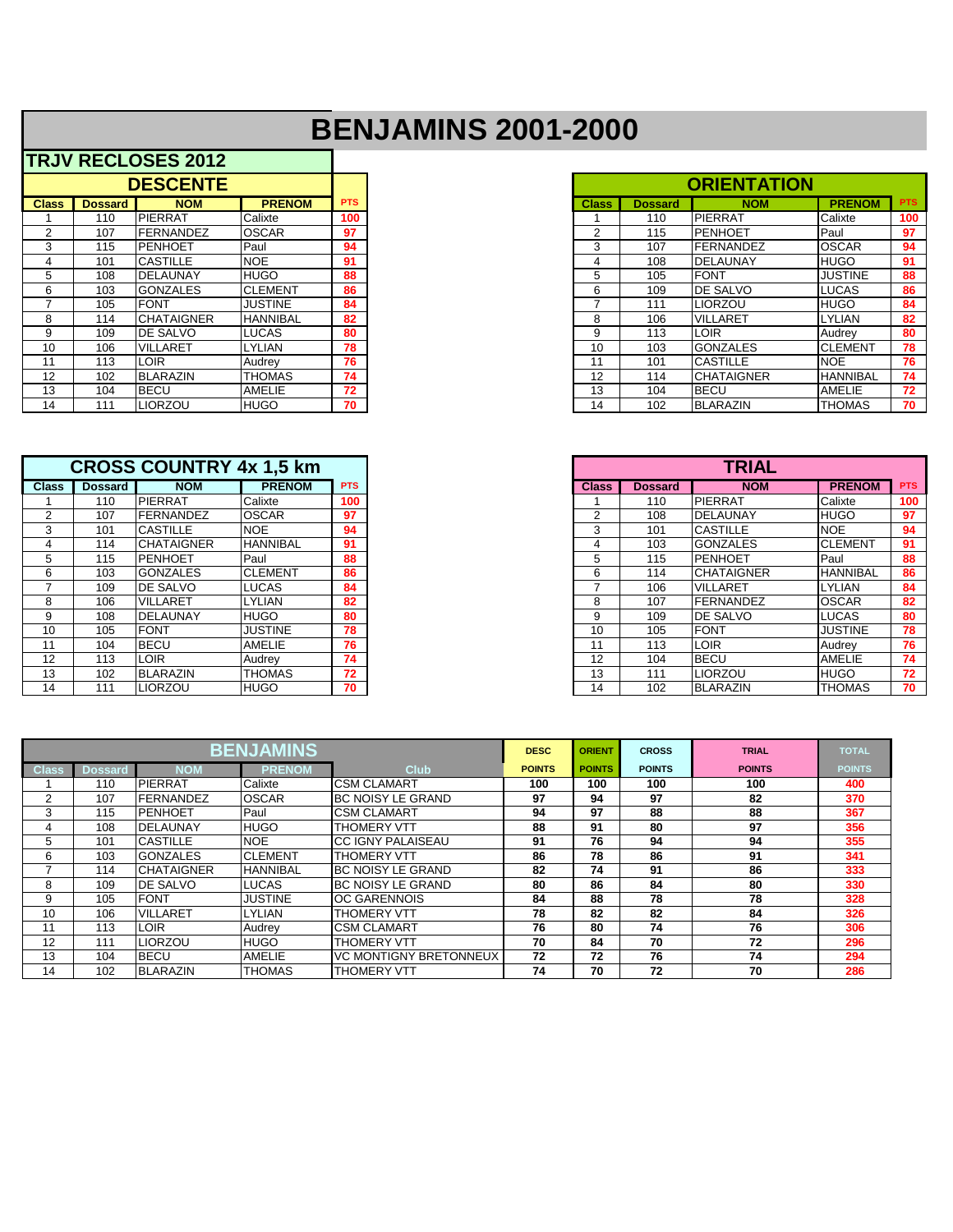## **MINIMES 1998-1999**

|              |                | <b>DESCENTE</b>    |                   |            |
|--------------|----------------|--------------------|-------------------|------------|
| <b>Class</b> | <b>Dossard</b> | <b>NOM</b>         | <b>PRENOM</b>     | <b>PTS</b> |
|              | 165            | LAMIRAND           | <b>Nicolas</b>    | 100        |
| 2            | 154            | <b>JUMEAUX</b>     | <b>LOUIS</b>      | 97         |
| 3            | 152            | <b>MACE</b>        | <b>XAVIER</b>     | 94         |
| 4            | 156            | <b>PRINCE</b>      | <b>TEO</b>        | 91         |
| 5            | 151            | <b>BOIREAU</b>     | GAEL              | 88         |
| 6            | 158            | <b>SAINT ANDRE</b> | <b>GUERT YANN</b> | 86         |
| 7            | 153            | <b>SIPOS</b>       | <b>MATHILDE</b>   | 84         |
| 8            | 160            | <b>BALY</b>        | <b>CARLA</b>      | 82         |
| 9            | 159            | <b>MELLET</b>      | <b>LOUIS</b>      | 80         |
| 10           | 155            | <b>PEREZ</b>       | Sacha             | 78         |
| 11           | 164            | LE DIEU DE VILLE   | <b>Nicolas</b>    | 76         |
| 12           | 161            | <b>LEVIONNOIS</b>  | <b>RAPHAEL</b>    | 74         |
| 13           | 162            | <b>FREBY</b>       | <b>Baptiste</b>   | 72         |
|              |                |                    |                   |            |

|                |                | <b>CROSS COUNTRY 2x 5km</b> |                   |            |
|----------------|----------------|-----------------------------|-------------------|------------|
| <b>Class</b>   | <b>Dossard</b> | <b>NOM</b>                  | <b>PRENOM</b>     | <b>PTS</b> |
|                | 152            | <b>MACE</b>                 | <b>XAVIER</b>     | 100        |
| $\overline{2}$ | 154            | <b>JUMEAUX</b>              | LOUIS             | 97         |
| 3              | 158            | <b>SAINT ANDRE</b>          | <b>GUERT YANN</b> | 94         |
| 4              | 156            | <b>PRINCE</b>               | TEO               | 91         |
| 5              | 160            | <b>BALY</b>                 | <b>CARLA</b>      | 88         |
| 6              | 165            | <b>LAMIRAND</b>             | <b>Nicolas</b>    | 86         |
| 7              | 164            | LE DIEU DE VILLE Nicolas    |                   | 84         |
| 8              | 151            | <b>BOIREAU</b>              | <b>GAEL</b>       | 82         |
| 9              | 162            | <b>FREBY</b>                | <b>Baptiste</b>   | 80         |
| 10             | 153            | <b>SIPOS</b>                | <b>MATHILDE</b>   | 78         |
| 11             | 161            | <b>LEVIONNOIS</b>           | <b>RAPHAEL</b>    | 76         |
| 12             | 155            | <b>PEREZ</b>                | Sacha             | 74         |
| 13             | 159            | <b>MELLET</b>               | LOUIS             | 72         |

|              |                | <b>DESCENTE</b>    |                   |            |
|--------------|----------------|--------------------|-------------------|------------|
| <b>Class</b> | <b>Dossard</b> | <b>NOM</b>         | <b>PRENOM</b>     | <b>PTS</b> |
|              | 165            | LAMIRAND           | <b>INicolas</b>   | 100        |
| 2            | 154            | JUMEAUX            | <b>LOUIS</b>      | 97         |
| 3            | 152            | <b>MACE</b>        | <b>XAVIER</b>     | 94         |
|              | 156            | PRINCE             | <b>TEO</b>        | 91         |
| 5            | 151            | <b>BOIREAU</b>     | <b>GAEL</b>       | 88         |
| 6            | 158            | <b>SAINT ANDRE</b> | <b>GUERT YANN</b> | 86         |
|              | 153            | <b>SIPOS</b>       | <b>IMATHILDE</b>  | 84         |
| 8            | 160            | <b>BALY</b>        | <b>CARLA</b>      | 82         |
| 9            | 159            | <b>MELLET</b>      | <b>I</b> LOUIS    | 80         |
| 10           | 155            | <b>PEREZ</b>       | <b>ISacha</b>     | 78         |
|              | 164            | LE DIEU DE VILLE   | Nicolas           | 76         |
| 12           | 161            | <b>ILEVIONNOIS</b> | <b>IRAPHAEL</b>   | 74         |
| 13           | 162            | FREBY              | Baptiste          | 72         |

|                |                | <b>CROSS COUNTRY 2x 5km</b> |                    |            |
|----------------|----------------|-----------------------------|--------------------|------------|
| <b>Class</b>   | <b>Dossard</b> | <b>NOM</b>                  | <b>PRENOM</b>      | <b>PTS</b> |
|                | 152            | <b>MACE</b>                 | <b>XAVIER</b>      | 100        |
| $\overline{2}$ | 154            | <b>JUMEAUX</b>              | <b>I</b> LOUIS     | 97         |
| 3              | 158            | <b>SAINT ANDRE</b>          | <b>IGUERT YANN</b> | 94         |
| 4              | 156            | <b>PRINCE</b>               | <b>TEO</b>         | 91         |
| 5              | 160            | <b>BALY</b>                 | <b>CARLA</b>       | 88         |
| 6              | 165            | LAMIRAND                    | Nicolas            | 86         |
|                | 164            | LE DIEU DE VILLE Nicolas    |                    | 84         |
| 8              | 151            | <b>BOIREAU</b>              | <b>GAEL</b>        | 82         |
| 9              | 162            | FREBY                       | Baptiste           | 80         |
| 10             | 153            | <b>SIPOS</b>                | <b>IMATHILDE</b>   | 78         |
|                | 161            | <b>LEVIONNOIS</b>           | RAPHAEL            | 76         |
| 12             | 155            | PEREZ                       | Sacha              | 74         |
| 13             | 159            | <b>MELLET</b>               | <b>LOUIS</b>       | 72         |

|              |                |                     | <b>MINIMES</b>  |                          | <b>DESC</b>   | <b>ORIENT</b> | <b>CROSS</b>  | <b>TRIAL</b>  | <b>TOTAL</b>  |
|--------------|----------------|---------------------|-----------------|--------------------------|---------------|---------------|---------------|---------------|---------------|
| <b>Class</b> | <b>Dossard</b> | NOM                 | <b>PRENOM</b>   | <b>Club</b>              | <b>POINTS</b> | <b>POINTS</b> | <b>POINTS</b> | <b>POINTS</b> | <b>POINTS</b> |
|              | 156            | <b>PRINCE</b>       | <b>TEO</b>      | <b>OC GARENNOIS</b>      | 91            | 94            | 91            | 100           | 376           |
| 2            | 152            | <b>IMACE</b>        | <b>XAVIER</b>   | <b>CS VBRETIGNY</b>      | 94            | 84            | 100           | 94            | 372           |
| 3            | 154            | <b>JUMEAUX</b>      | <b>LOUIS</b>    | <b>VC SOUPPES</b>        | 97            | 76            | 97            | 97            | 367           |
| 4            | 151            | <b>BOIREAU</b>      | <b>GAEL</b>     | <b>THOMERY VTT</b>       | 88            | 100           | 82            | 91            | 361           |
| 5            | 165            | LAMIRAND            | <b>Nicolas</b>  | <b>PEDALE FERTOISE</b>   | 100           | 72            | 86            | 86            | 344           |
| 6            | 158            | <b>ISAINT ANDRE</b> | IGUERT YANN     | <b>BC NOISY LE GRAND</b> | 86            | 74            | 94            | 84            | 338           |
|              | 160            | <b>BALY</b>         | <b>CARLA</b>    | <b>BC NOISY LE GRAND</b> | 82            | 82            | 88            | 78            | 330           |
| 8            | 153            | <b>SIPOS</b>        | <b>MATHILDE</b> | <b>THOMERY VTT</b>       | 84            | 78            | 78            | 88            | 328           |
| 9            | 162            | <b>IFREBY</b>       | <b>Baptiste</b> | <b>CSM CLAMRT</b>        | 72            | 97            | 80            | 76            | 325           |
| 10           | 159            | <b>MELLET</b>       | <b>LOUIS</b>    | <b>THOMERY VTT</b>       | 80            | 91            | 72            | 80            | 323           |
| 11           | 155            | <b>PEREZ</b>        | Sacha           | <b>CSM CLAMRT</b>        | 78            | 88            | 74            | 82            | 322           |
| 12           | 164            | LE DIEU DE VILLE    | Nicolas         | <b>CSM CLAMRT</b>        | 76            | 86            | 84            | 74            | 320           |
| 13           | 161            | LEVIONNOIS          | <b>RAPHAEL</b>  | <b>ROC</b>               | 74            | 80            | 76            | 72            | 302           |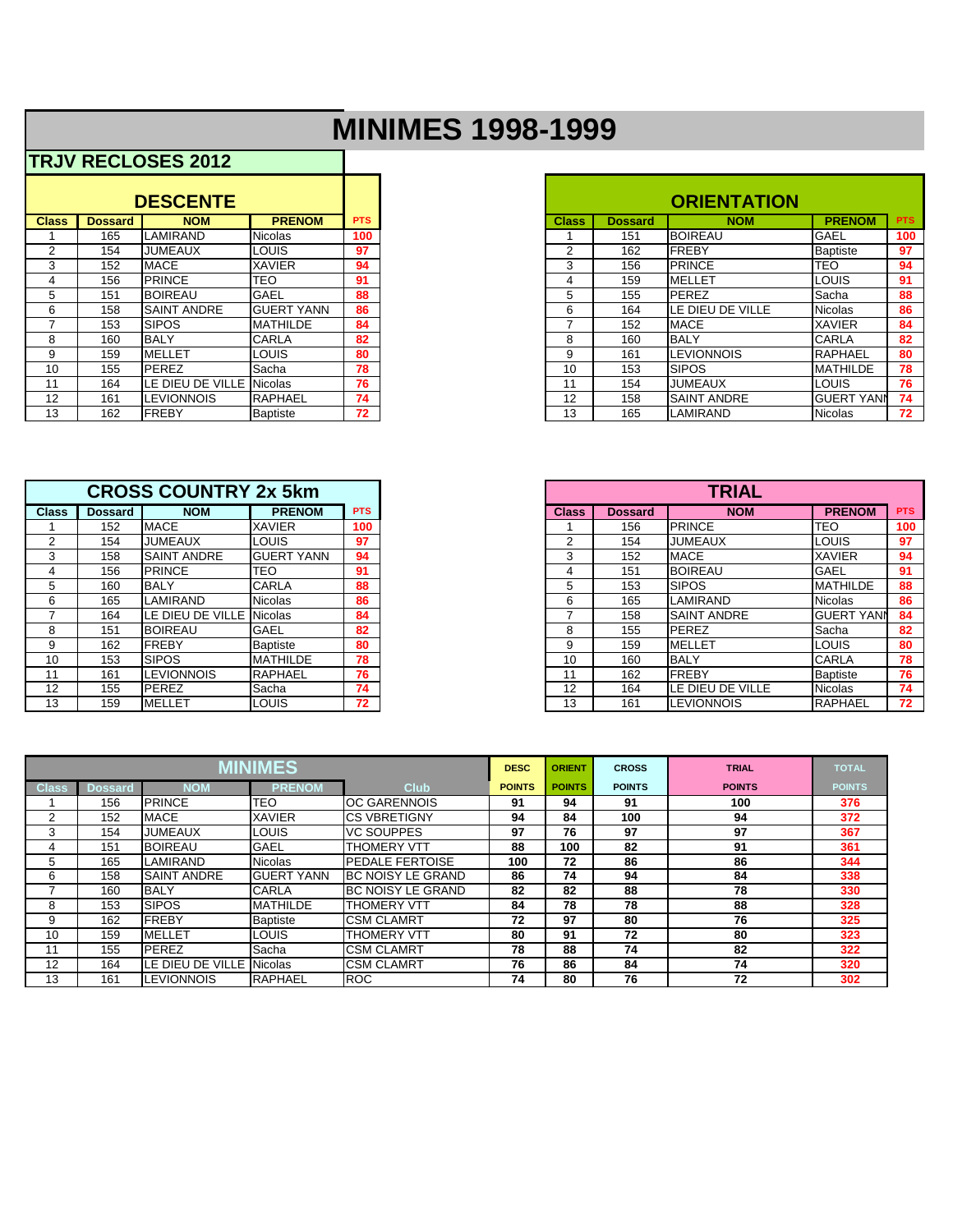## **CADETS 1996-1997**

|              |                | <b>DESCENTE</b>    |                   |            |
|--------------|----------------|--------------------|-------------------|------------|
| <b>Class</b> | <b>Dossard</b> | <b>NOM</b>         | <b>PRENOM</b>     | <b>PTS</b> |
|              | 217            | <b>JUMEAUX</b>     | <b>ARMAND</b>     | 100        |
|              | 210            | <b>PARMENTIER</b>  | <b>HUGO</b>       | 97         |
| 3            | 216            | <b>AUVIN</b>       | <b>CLEMENT</b>    | 94         |
| 4            | 214            | TURCOT             | <b>CLEMENT</b>    | 91         |
| 5.           | 209            | <b>DELVAL</b>      | <b>FLORIAN</b>    | 88         |
| 6            | 213            | <b>GAUTHERON</b>   | <b>DAMIEN</b>     | 86         |
|              | 208            | <b>HANDJAN</b>     | <b>MELVIN</b>     | 84         |
| 8            | 207            | <b>IMARFOUTINE</b> | <b>JOSS</b>       | 82         |
| 9            | 215            | <b>MARTIN</b>      | <b>AURELIEN</b>   | 80         |
| 10           | 204            | <b>TROUILLET</b>   | <b>CAMILLE</b>    | 78         |
| 11           | 203            | <b>DELAUNAY</b>    | <b>KYLIAN</b>     | 76         |
| 12           | 206            | <b>FONT</b>        | <b>GUUILLAUME</b> | 74         |
| 13           | 212            | <b>MEYER</b>       | <b>ANTOINE</b>    | 72         |
| 14           | 211            | <b>GARNIER</b>     | IMELANIE          | 70         |

|              |                | <b>CROSS COUNTRY 3 x 5km</b> |                   |            |
|--------------|----------------|------------------------------|-------------------|------------|
| <b>Class</b> | <b>Dossard</b> | <b>NOM</b>                   | <b>PRENOM</b>     | <b>PTS</b> |
|              | 208            | <b>HANDJAN</b>               | IMELVIN           | 100        |
|              | 216            | <b>AUVIN</b>                 | <b>CLEMENT</b>    | 97         |
| 3            | 210            | <b>IPARMENTIER</b>           | <b>HUGO</b>       | 94         |
| 4            | 209            | <b>DELVAL</b>                | <b>FLORIAN</b>    | 91         |
| 5            | 207            | <b>IMARFOUTINE</b>           | <b>JOSS</b>       | 88         |
| 6            | 213            | <b>GAUTHERON</b>             | <b>DAMIEN</b>     | 86         |
|              | 217            | <b>JUMEAUX</b>               | ARMAND            | 84         |
| 8            | 215            | <b>MARTIN</b>                | <b>AURELIEN</b>   | 82         |
| 9            | 203            | DELAUNAY                     | IKYLIAN           | 80         |
| 10           | 211            | <b>GARNIER</b>               | MELANIE           | 78         |
| 11           | 204            | <b>TROUILLET</b>             | <b>CAMILLE</b>    | 76         |
| 12           | 212            | <b>MEYER</b>                 | <b>ANTOINE</b>    | 74         |
| 13           | 206            | <b>FONT</b>                  | <b>GUUILLAUME</b> | 72         |
| 14           | 214            | <b>TURCOT</b>                | <b>CLEMENT</b>    | 70         |

|                |                | <b>DESCENTE</b>   |                   |            |
|----------------|----------------|-------------------|-------------------|------------|
| ass            | <b>Dossard</b> | <b>NOM</b>        | <b>PRENOM</b>     | <b>PTS</b> |
|                | 217            | <b>JUMEAUX</b>    | ARMAND            | 100        |
|                | 210            | <b>PARMENTIER</b> | <b>HUGO</b>       | 97         |
|                | 216            | <b>AUVIN</b>      | <b>CLEMENT</b>    | 94         |
|                | 214            | <b>TURCOT</b>     | <b>ICLEMENT</b>   | 91         |
| 5              | 209            | <b>DELVAL</b>     | <b>FLORIAN</b>    | 88         |
|                | 213            | <b>GAUTHERON</b>  | DAMIEN            | 86         |
|                | 208            | <b>HANDJAN</b>    | <b>MELVIN</b>     | 84         |
| 8              | 207            | IMARFOUTINE       | <b>JOSS</b>       | 82         |
|                | 215            | <b>MARTIN</b>     | <b>AURELIEN</b>   | 80         |
|                | 204            | <b>TROUILLET</b>  | <b>CAMILLE</b>    | 78         |
|                | 203            | <b>IDELAUNAY</b>  | <b>KYLIAN</b>     | 76         |
| $\overline{2}$ | 206            | <b>FONT</b>       | <b>GUUILLAUME</b> | 74         |
| 3              | 212            | <b>IMEYER</b>     | <b>ANTOINE</b>    | 72         |
| 4              | 211            | <b>GARNIER</b>    | <b>IMELANIE</b>   | 70         |

|                 | <b>CROSS COUNTRY 3 x 5km</b> |                   |                   |            |
|-----------------|------------------------------|-------------------|-------------------|------------|
| lass            | <b>Dossard</b>               | <b>NOM</b>        | <b>PRENOM</b>     | <b>PTS</b> |
|                 | 208                          | <b>HANDJAN</b>    | IMELVIN           | 100        |
| $\overline{2}$  | 216                          | <b>AUVIN</b>      | <b>CLEMENT</b>    | 97         |
| 3               | 210                          | <b>PARMENTIER</b> | <b>HUGO</b>       | 94         |
| 4               | 209                          | <b>DELVAL</b>     | FLORIAN           | 91         |
| 5               | 207                          | <b>MARFOUTINE</b> | <b>JOSS</b>       | 88         |
| 6               | 213                          | <b>GAUTHERON</b>  | <b>DAMIEN</b>     | 86         |
|                 | 217                          | <b>JUMEAUX</b>    | <b>ARMAND</b>     | 84         |
| 8               | 215                          | <b>MARTIN</b>     | <b>AURELIEN</b>   | 82         |
| 9               | 203                          | <b>DELAUNAY</b>   | <b>KYLIAN</b>     | 80         |
| 10              | 211                          | <b>GARNIER</b>    | IMELANIE          | 78         |
| 11              | 204                          | <b>TROUILLET</b>  | <b>CAMILLE</b>    | 76         |
| 12 <sub>2</sub> | 212                          | <b>MEYER</b>      | <b>ANTOINE</b>    | 74         |
| 13              | 206                          | <b>FONT</b>       | <b>GUUILLAUME</b> | 72         |
| 14              | 214                          | <b>TURCOT</b>     | <b>CLEMENT</b>    | 70         |

| <b>CADETS</b>  |                |                   |                   |                          |               | <b>ORIENT</b> | <b>CROSS</b>  | <b>TRIAL</b>  | <b>TOTAL</b>  |
|----------------|----------------|-------------------|-------------------|--------------------------|---------------|---------------|---------------|---------------|---------------|
| <b>Class</b>   | <b>Dossard</b> | <b>NOM</b>        | <b>PRENOM</b>     | <b>Club</b>              | <b>POINTS</b> | <b>POINTS</b> | <b>POINTS</b> | <b>POINTS</b> | <b>POINTS</b> |
|                | 210            | <b>PARMENTIER</b> | <b>HUGO</b>       | <b>BC NOISY LE GRAND</b> | 97            | 97            | 94            | 100           | 388           |
| $\overline{2}$ | 216            | <b>AUVIN</b>      | <b>CLEMENT</b>    | <b>US MAULE</b>          | 94            | 94            | 97            | 91            | 376           |
| 3              | 217            | <b>JUMEAUX</b>    | <b>ARMAND</b>     | <b>VC SOUPPES</b>        | 100           | 100           | 84            | 86            | 370           |
| 4              | 209            | <b>DELVAL</b>     | <b>FLORIAN</b>    | <b>ROC</b>               | 88            | 91            | 91            | 84            | 354           |
| 5              | 208            | <b>HANDJAN</b>    | MELVIN            | <b>BC NOISY LE GRAND</b> | 84            | 82            | 100           | 82            | 348           |
| 6              | 214            | <b>TURCOT</b>     | <b>CLEMENT</b>    | ARGENTEUIL VAL DE SEINE  | 91            | 84            | 70            | 97            | 342           |
|                | 204            | <b>TROUILLET</b>  | <b>CAMILLE</b>    | <b>OC GARENNOIS</b>      | 78            | 88            | 76            | 94            | 336           |
| 8              | 213            | <b>GAUTHERON</b>  | <b>DAMIEN</b>     | VAL D'EUROPE TC          | 86            | 86            | 86            | 76            | 334           |
| 9              | 207            | <b>MARFOUTINE</b> | <b>JOSS</b>       | VAL D'EUROPE TC          | 82            | 80            | 88            | 80            | 330           |
| 10             | 203            | <b>DELAUNAY</b>   | IKYLIAN           | <b>THOMERY VTT</b>       | 76            | 78            | 80            | 88            | 322           |
| 11             | 215            | <b>MARTIN</b>     | <b>AURELIEN</b>   | VAL D'EUROPE TC          | 80            | 76            | 82            | 78            | 316           |
| 12             | 211            | <b>GARNIER</b>    | MELANIE           | VAL D'EUROPE TC          | 70            | 74            | 78            | 70            | 292           |
| 13             | 206            | <b>FONT</b>       | <b>GUUILLAUME</b> | <b>OC GARENNOIS</b>      | 74            | 72            | 72            | 74            | 292           |
| 14             | 212            | <b>MEYER</b>      | <b>ANTOINE</b>    | <b>OC GARENNOIS</b>      | 72            | 70            | 74            | 72            | 288           |